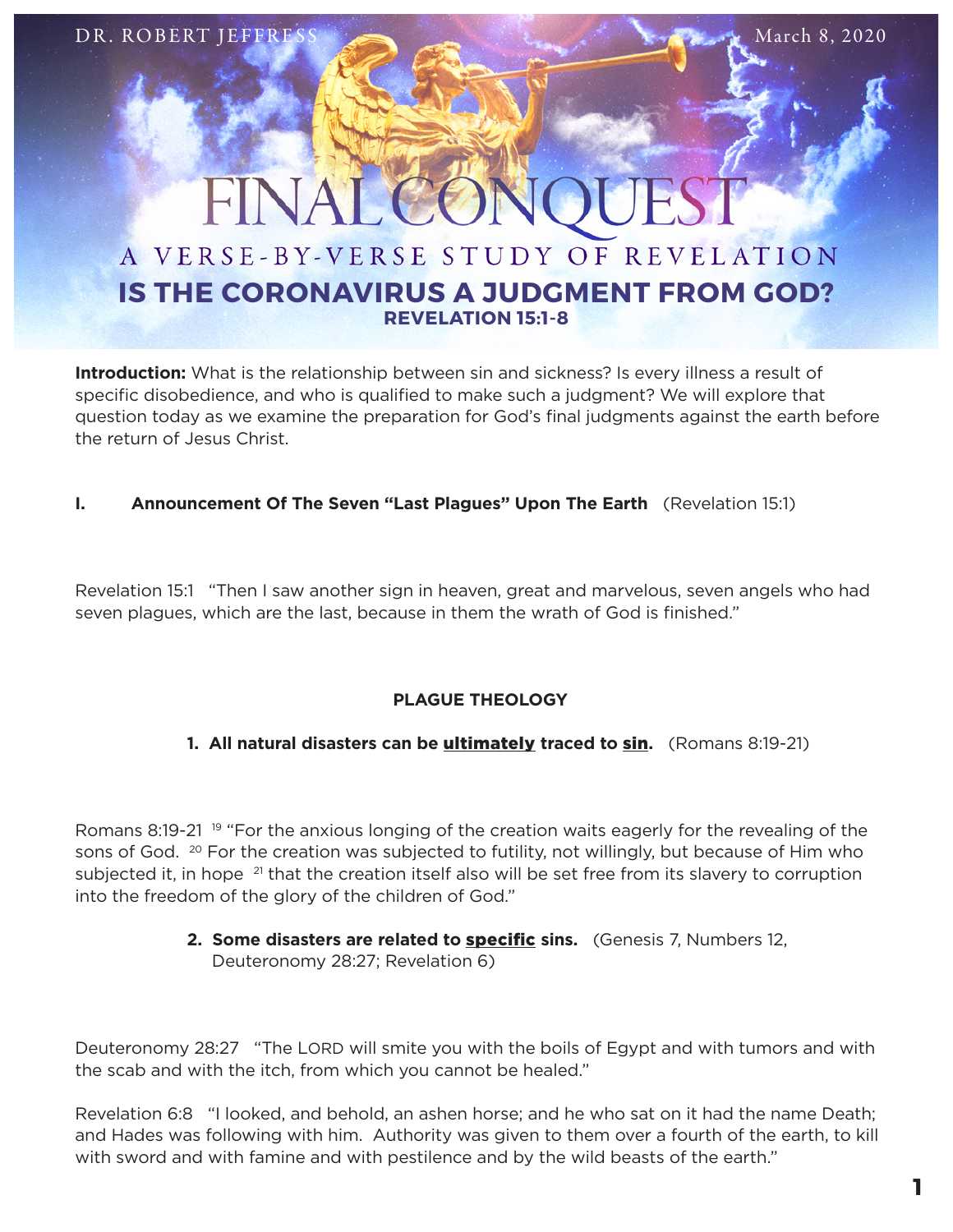

**3. We dare not speak what God has not** spoken**.** (Deuteronomy 18:20)

Deuteronomy 18:20 "But the prophet who speaks a word presumptuously in My name which I have not commanded him to speak, or which he speaks in the name of other gods, that prophet shall die."

## **4. We can say that the Coronavirus is not one of the** plagues **of Revelation.** (2 Timothy 1:7)

2 Timothy 1:7 "For God has not given us the spirit of fear; but of power, and of love, and of a sound mind." (KJV)

## **II. The Two Songs Of Praise: The Song Of Moses and The Song Of The Lamb**  (Revelation 15:2-4)

Revelation 15:2-4 <sup>2</sup> "And I saw something like a sea of glass mixed with fire, and those who had been victorious over the beast and his image and the number of his name, standing on the sea of glass, holding harps of God.  $3$  And they sang the song of Moses, the bond-servant of God, and the song of the Lamb, saying, 'Great and marvelous are Your works, O Lord God, the Almighty; Righteous and true are Your ways, King of the nations! <sup>4</sup> Who will not fear O Lord, and glorify Your name? For You alone are holy; For ALL THE NATIONS WILL COME AND WORSHIP BEFORE YOU, FOR YOUR RIGHTEOUS ACTS HAVE BEEN REVEALED.'"

**A. The Song of Moses** (Exodus 15:1-18)

## **B. The Song of the Lamb** (Revelation 15:3-4)

Philippians 2:8-11 <sup>8</sup> "Being found in appearance as a man, He [Jesus] humbled Himself by becoming obedient to the point of death, even death on a cross. <sup>9</sup> For this reason also, God highly exalted Him, and bestowed on Him the name which is above every name,  $10$  so that at the name of Jesus every knee will bow, of those who are in heaven and on earth and under the earth, <sup>11</sup> and that every tongue will confess that Jesus Christ is Lord, to the glory of God the Father."